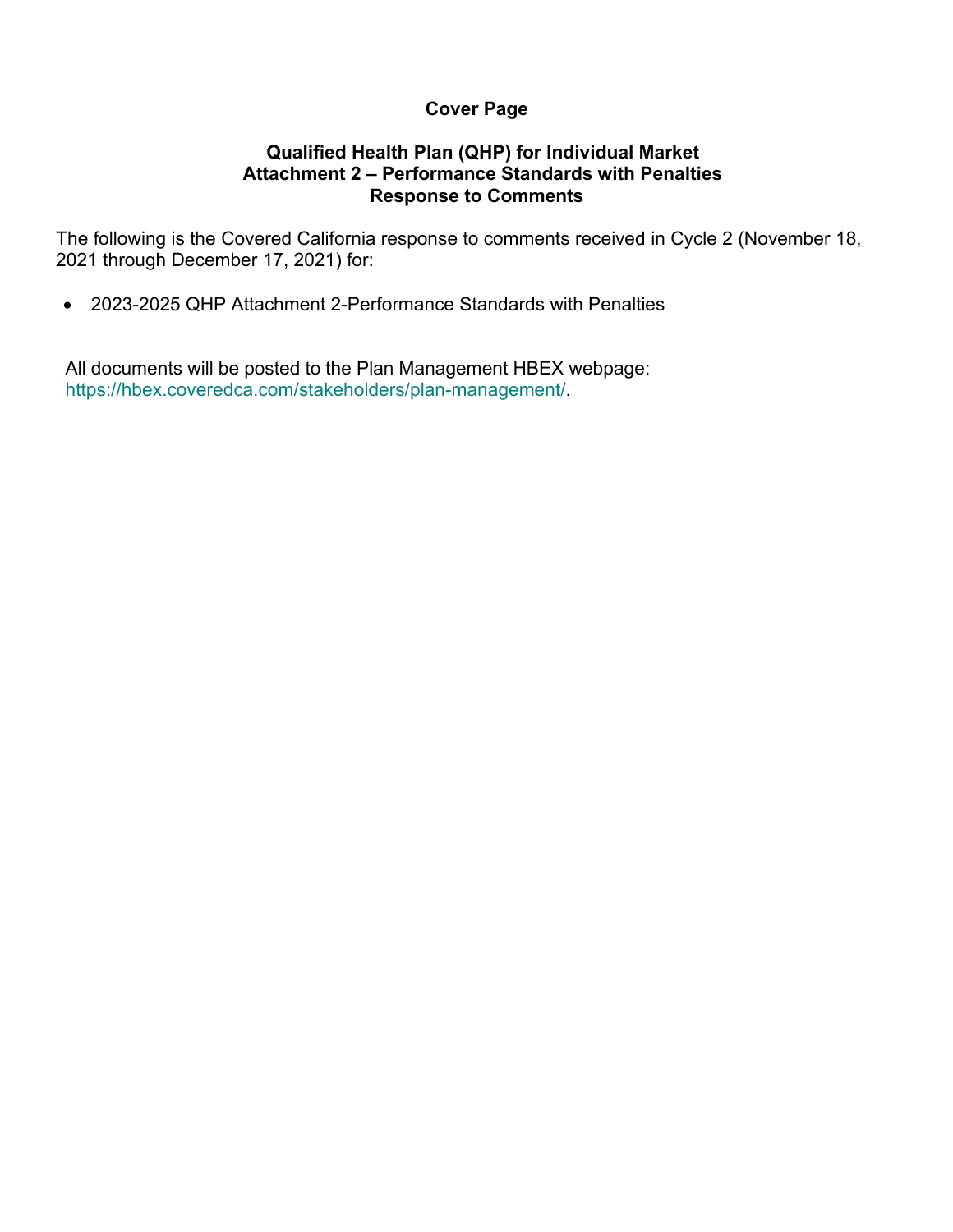|                | Performance Standard Performance Standard Title                                     | <b>Comment</b>                                                                                                                                                                                                                                                                                                                                                                                                                                                                                                                                                                                                                                                                                                                                                                                                                                                                                                                                                                                                                                                                                                                                                                                                                            | <b>Covered California Response</b>                                                                                                                                                                                                                                                                                                                                                                                                                                                                                                                                                                   |
|----------------|-------------------------------------------------------------------------------------|-------------------------------------------------------------------------------------------------------------------------------------------------------------------------------------------------------------------------------------------------------------------------------------------------------------------------------------------------------------------------------------------------------------------------------------------------------------------------------------------------------------------------------------------------------------------------------------------------------------------------------------------------------------------------------------------------------------------------------------------------------------------------------------------------------------------------------------------------------------------------------------------------------------------------------------------------------------------------------------------------------------------------------------------------------------------------------------------------------------------------------------------------------------------------------------------------------------------------------------------|------------------------------------------------------------------------------------------------------------------------------------------------------------------------------------------------------------------------------------------------------------------------------------------------------------------------------------------------------------------------------------------------------------------------------------------------------------------------------------------------------------------------------------------------------------------------------------------------------|
|                | Demographic Data Collection can review and comment.<br>Self-Identification          | Reducing Health Disparities:  In 11/15 comments we requested: Please provide the "list" referenced in "a. See list" so we<br>Enrollee Race and Ethnicity Updated comment 12/6: We appreciate that Covered California is working on the list. We<br>request the list be circulated for review and comment prior to Attachment 2. being finalized.                                                                                                                                                                                                                                                                                                                                                                                                                                                                                                                                                                                                                                                                                                                                                                                                                                                                                          | The list is available on the Extranet.                                                                                                                                                                                                                                                                                                                                                                                                                                                                                                                                                               |
|                | Self-Identification                                                                 | Reducing Health Disparities:   In 11/15 comments we raised concerns about "Decline to State" should be accepted and<br>Demographic Data Collection applied to the 80% standard to honor enrollee choice about self-reporting race and ethnicity<br>Enrollee Race and Ethnicity data. "Decline to State" does not appear to be submitted by Covered California on 834. This<br>information should be provided to plans since the consumer actively made that selection.<br>Updated comment 12/6: We continue to be concerned. Covered California's response that "the to members who have not selected a race or ethnicity<br>80% threshold acknowledges that not all members choose to share this information" does not<br>resolve both that Contractor needs to receive this information at time of application and that<br>this information is an actual affirmative communication by the consumer that should not be<br>counted in both the numerator and denominator. A person that is "null" / "did not provide" we<br>can appropriately attempt to close the gap on since information is blank/missing. Attempts to<br>outreach to consumers that are "decline to state" can create service issues since they already<br>responded. | Covered California remains committed to the<br>collection of race/ethnicity data for members who<br>have not self-identified by race/ethnicity and expects<br>Carriers to partner with us on these efforts. We look<br>forward to continue to find best practices to outreach<br>response in their application. We want to clarify that<br>Covered California has remained consistent in what<br>we determine to be a valid race/ethnicity category and<br>in turn, how to compute the 80% response rate.<br>Members who decline to state either actively or<br>passively remain in the denominator. |
|                | Self-Identification                                                                 | Reducing Health Disparities: Based on comments raised by multiple commenters during the initial comment period, we<br>Demographic Data Collection request delays in implementing Race and Ethnicity penalties due to data collection and<br>Enrollee Race and Ethnicity calculation concerns. There appears to be overwhelming support to request Covered California has been an assessed performance standard based<br>to capture at time of application, including "decline to state".                                                                                                                                                                                                                                                                                                                                                                                                                                                                                                                                                                                                                                                                                                                                                  | At this time Covered California does not intend to<br>delay our implementation timeline. The 80% theshold<br>on issuer self-report in prior contract years. We would<br>like to remind Carriers they will have an opportunity to<br>resubmit complete and corrected HEI data before the<br>penalty for this performance standard is assessed.                                                                                                                                                                                                                                                        |
| $\overline{2}$ | Demographic Data Collection threshold?<br>- Enrollee Spoken and<br>Written Language | Reducing Health Disparities: Clarify if spoken and written languages must be reported separately in year 1. What is                                                                                                                                                                                                                                                                                                                                                                                                                                                                                                                                                                                                                                                                                                                                                                                                                                                                                                                                                                                                                                                                                                                       | Yes, contractor HEI submission must include<br>distinguishable spoken and written language data.<br>Baseline will be established in 2023 to determine a<br>2024 threshold.                                                                                                                                                                                                                                                                                                                                                                                                                           |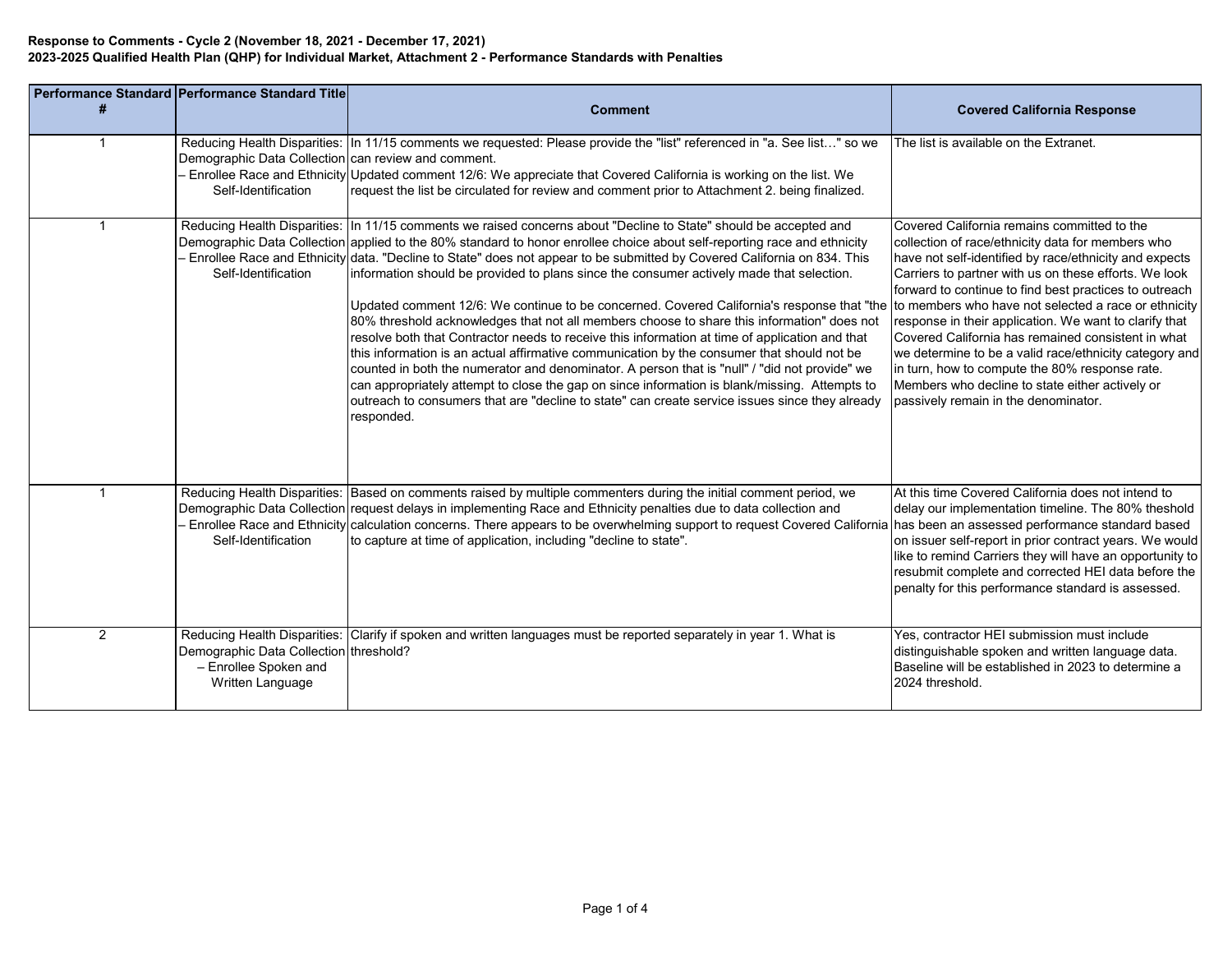|                | Performance Standard Performance Standard Title                                                          |                                                                                                                                                                                                                                                                                                                                                                                                                                                                                                                                                                                                                                                                                                                                                                                                                                                                                                                                                                                        |                                                                                                                                                                                                                                                                                                                            |
|----------------|----------------------------------------------------------------------------------------------------------|----------------------------------------------------------------------------------------------------------------------------------------------------------------------------------------------------------------------------------------------------------------------------------------------------------------------------------------------------------------------------------------------------------------------------------------------------------------------------------------------------------------------------------------------------------------------------------------------------------------------------------------------------------------------------------------------------------------------------------------------------------------------------------------------------------------------------------------------------------------------------------------------------------------------------------------------------------------------------------------|----------------------------------------------------------------------------------------------------------------------------------------------------------------------------------------------------------------------------------------------------------------------------------------------------------------------------|
|                |                                                                                                          | <b>Comment</b>                                                                                                                                                                                                                                                                                                                                                                                                                                                                                                                                                                                                                                                                                                                                                                                                                                                                                                                                                                         | <b>Covered California Response</b>                                                                                                                                                                                                                                                                                         |
| $\overline{2}$ | Reducing Health Disparities:<br>Demographic Data Collection<br>- Enrollee Spoken and<br>Written Language | Recommendation: Remove the 2023 measurement for valid spoken and written language<br>attributes for enrollees submitted in the HEI Data Submissions, as it is duplicative to the<br>standards for HEI data submissions (incomplete / non-usable HEI data submissions - 9.HEI<br>Data Submissions performance standard).<br>There should not be two performance standards related to HEI data submissions or the                                                                                                                                                                                                                                                                                                                                                                                                                                                                                                                                                                        | Performance Standards 9 and 2 are not duplicative.<br>Performance Standard 9. HEI Data Submission is a<br>global standard that applies to overall data<br>completeness and accuracy. This is different from the<br>more specific Performance Standard 2 for Enrollee<br>Spoken and Written Language, which sets a specific |
|                |                                                                                                          | completeness of that data - as QHPs would be penalized 2x for the same lapse.<br>Covered CA also needs to define standards to evaluate if the spoken / written language<br>attributes sent for our enrollees through the HEI data submission was valid.                                                                                                                                                                                                                                                                                                                                                                                                                                                                                                                                                                                                                                                                                                                                | threshold for specific demographic data.                                                                                                                                                                                                                                                                                   |
|                |                                                                                                          | Furthermore, this is data captured in the enrollment & application process. Covered California<br>should ensure this is a mandatory field and passed to carriers.                                                                                                                                                                                                                                                                                                                                                                                                                                                                                                                                                                                                                                                                                                                                                                                                                      |                                                                                                                                                                                                                                                                                                                            |
| 2              | Reducing Health Disparities:<br>Demographic Data Collection<br>- Enrollee Spoken and<br>Written Language | In 11/15 comments we raised the concern: It appears that HEI data currently only has two<br>fields for language on the Enrollment file, ME033 and ME034. It does not appear to be clear<br>whether those fields are specifically for spoken, written, or both. We are concerned that<br>Covered California may be modifying the HEI data format. Modifications to such reporting will<br>take development effort and we have not received the specification changes to make such a<br>change. Due to complexities with development, we request the specification changes be<br>provided by April 1, 2022 to meet a January 1, 2023 deliverable. If changes to specifications<br>are not received by that time we request a delayed implementation of this penalty.<br>Updated comment 12/6: Based on the response to A1 comments, we look forward to<br>partnering with Covered California to determine if/what changes need to occur in the HEI data<br>file layout by April 1, 2022. | Covered California is open to working with Carriers<br>on solutions to performance standard needs without<br>modifying specifications.                                                                                                                                                                                     |
| 2              | Reducing Health Disparities:<br>- Enrollee Spoken and<br>Written Language                                | Based on comments raised during the initial comment period, we request delays of<br>Demographic Data Collection implementing any penalty related to Spoken and Written language until concerns with data<br>collection can be addressed, resolved, and implemented between CalHEERS and Contractors. 2023 to determine a 2024 threshold based on                                                                                                                                                                                                                                                                                                                                                                                                                                                                                                                                                                                                                                       | The proposed phased approach to assessment of<br>this performance standard is to establish a baseline in<br>readiness and data completeness.                                                                                                                                                                               |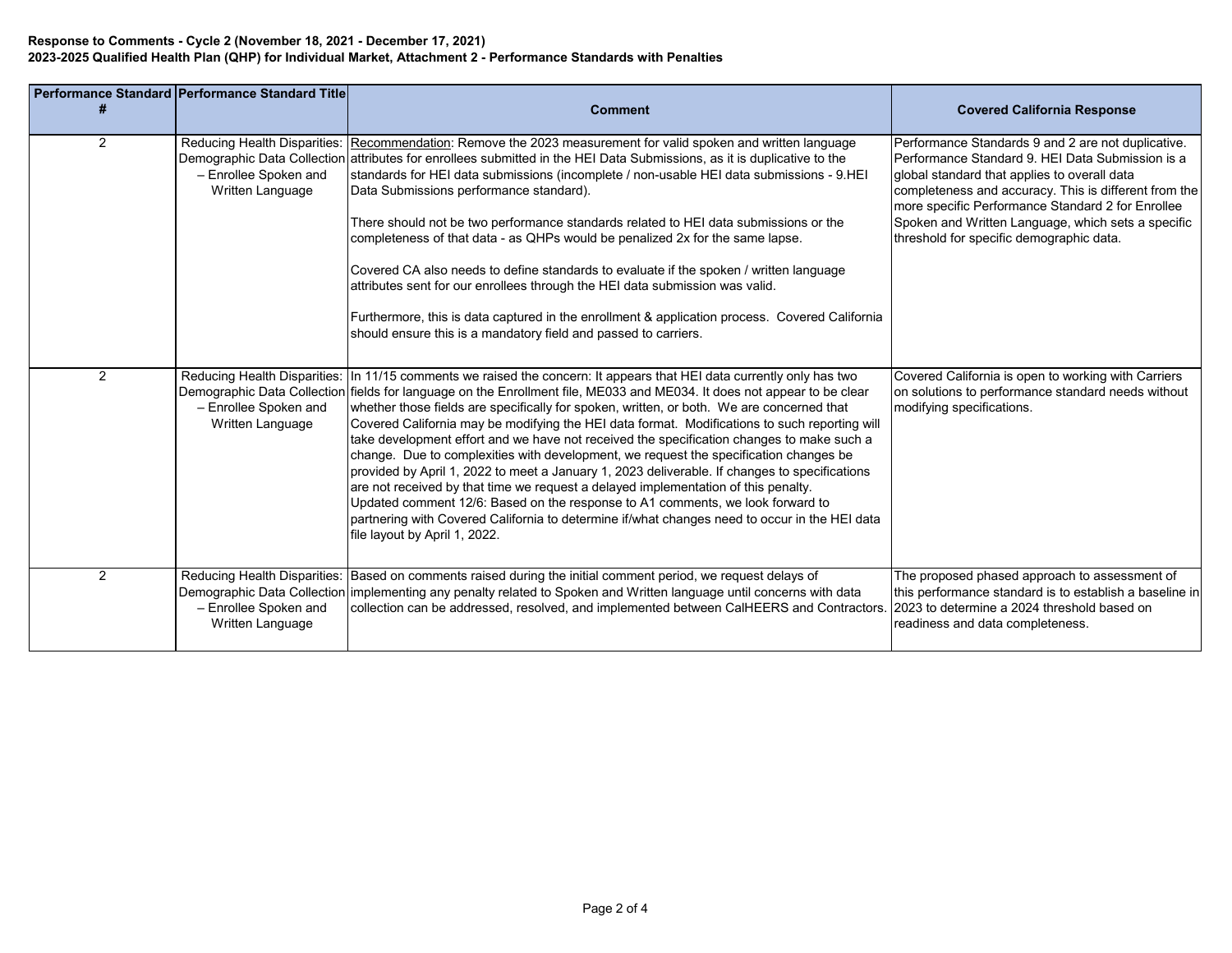|   | Performance Standard Performance Standard Title                                                         |                                                                                                                                                                                                                                                                                                                                                                                                                                                                                                                                                                                                                                                                                                                                                                                                                                                                                                                                                                                        |                                                                                                                                                                                                                                                                                                                      |
|---|---------------------------------------------------------------------------------------------------------|----------------------------------------------------------------------------------------------------------------------------------------------------------------------------------------------------------------------------------------------------------------------------------------------------------------------------------------------------------------------------------------------------------------------------------------------------------------------------------------------------------------------------------------------------------------------------------------------------------------------------------------------------------------------------------------------------------------------------------------------------------------------------------------------------------------------------------------------------------------------------------------------------------------------------------------------------------------------------------------|----------------------------------------------------------------------------------------------------------------------------------------------------------------------------------------------------------------------------------------------------------------------------------------------------------------------|
| # |                                                                                                         | <b>Comment</b>                                                                                                                                                                                                                                                                                                                                                                                                                                                                                                                                                                                                                                                                                                                                                                                                                                                                                                                                                                         | <b>Covered California Response</b>                                                                                                                                                                                                                                                                                   |
| 5 | <b>Primary Care Payment</b>                                                                             | In 11/15 comments we raised the concern: Please consider modifying this requirement from<br>"contracted" to "assigned as primary care clinicians" throughout this requirement. Or create a<br>different measure where "contracted" has a lower threshold and penalty amount and "assigned under HCP LAN APM Category 3 or Category 4.<br>as primary care clinicians" is more aligned with current expectations for this measure.<br>Updated comment 12/1: In response to a request for more information, the concern with<br>"contracted" is this applies to the entire network. The request to use "assigned" is that this<br>represents truly who consumers are assigned to by auto assignment or member self selection.<br>We believe it is more appropriate to recognize the type of providers members are assigned to<br>compared to the overall network. In addition, there are complexities with regional variations,<br>etc. for "contracted" especially for PPO/EPO products. | The goal of this requirement is to ensure primary care<br>clinicians across an issuer's network are paid are<br>Covered California will not be making the requested<br>change.                                                                                                                                       |
| 5 | <b>Primary Care Payment</b>                                                                             | We continue to be concerned that due to regional differences the PPO/EPO networks by<br>design and providing greater consumer choice may not be able to reach these thresholds.<br>Please take into consideration regional and product differences.                                                                                                                                                                                                                                                                                                                                                                                                                                                                                                                                                                                                                                                                                                                                    | Covered California intends to use the same<br>standards for HMOs and EPO/PPOs in 2023-25. Our<br>goal is for all plans to meet similar standards. We<br>have revised the 2023-25 performance levels from<br>2022 to account for this.                                                                                |
| 8 | <b>Quality Rating System (QRS)</b><br><b>QHP Enrollee Experience</b><br><b>Summary Indicator Rating</b> | In 11/15 comments we raised the concern: Since the measures in this section primarily<br>evaluate member experience with their providers, will there be some sort of accommodation for standards for HMOs and EPO/PPOs in 2023-25 for<br>plans operating in areas with limited network options?<br>Updated comment 12/6: There was a request for additional details. While we appreciate<br>wanting all plans to meet similar standards, not all plans operate in same regions with same<br>products. As a result, carriers that are meeting the needs of rural communities may experience standards. There is currently no regional adjustment,<br>a different response from those in urban areas. We request this be taken into consideration.                                                                                                                                                                                                                                       | Covered California intends to use the same<br>the QRS QHP Enrollee Experience Summary<br>Indicator Rating standard as we have in past<br>contracts. Our goal is for all plans to meet similar<br>however, we would be open to discussing options for<br>how this could be taken into consideration in the<br>future. |
| 8 | Quality Rating System (QRS)<br><b>QHP Enrollee Experience</b><br><b>Summary Indicator Rating</b>        | We are supportive of Covered California's contract revision which separates out penalties for 1 Thank you.<br>and 2 star plans to the effect that 1 star plans face a 20% penalty and 2 star plans face a 10%<br>penalty.                                                                                                                                                                                                                                                                                                                                                                                                                                                                                                                                                                                                                                                                                                                                                              |                                                                                                                                                                                                                                                                                                                      |